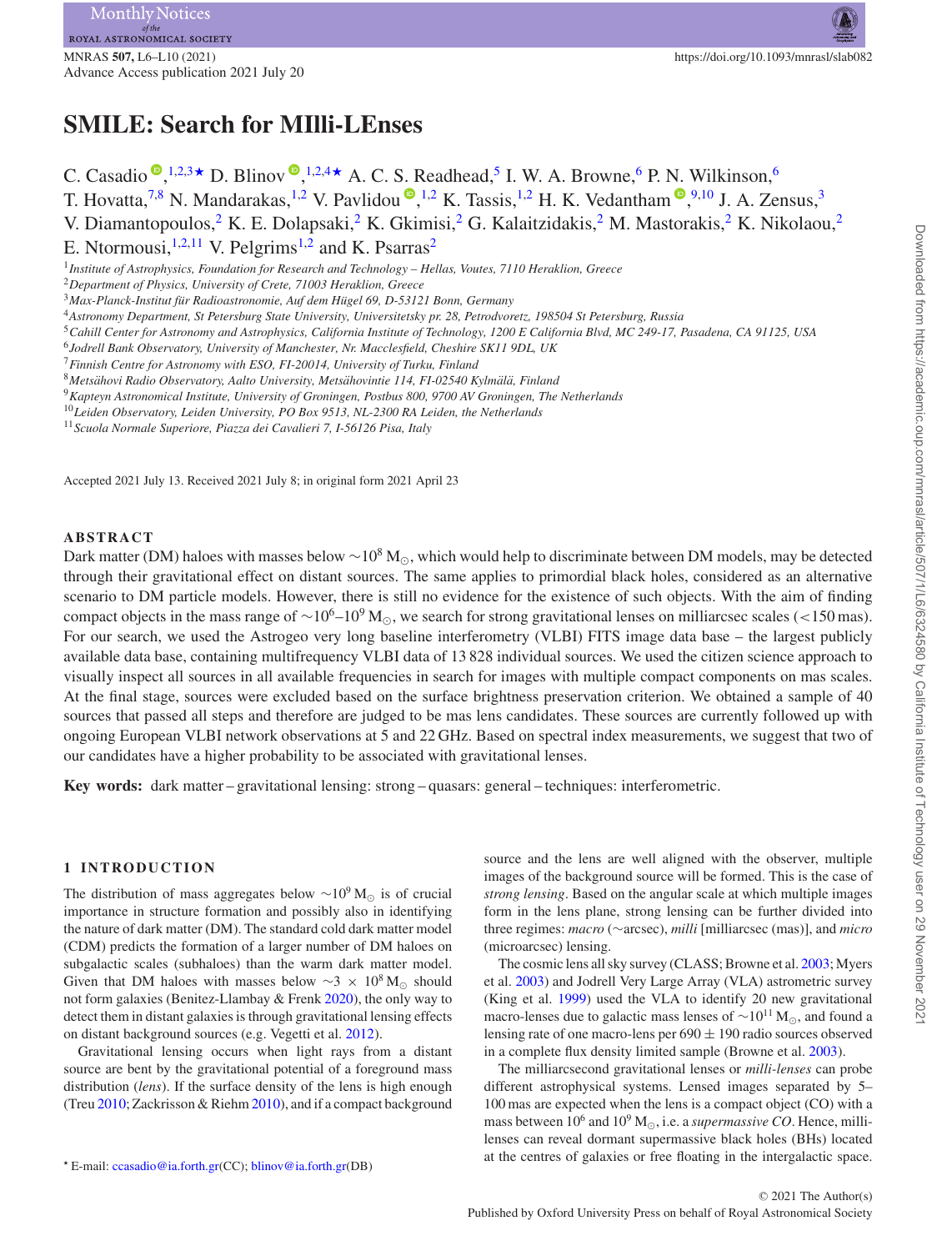In this case, the BH splits the image formed close to the centre of mass (Mao, Witt & Koopmans [2001;](#page-4-7) Winn, Rusin & Kochanek [2004;](#page-4-8) Muller et al. [2020\)](#page-4-9) into multiple images on mas scales, which are accessible to very long baseline interferometry (VLBI) observations.

Wilkinson et al. [\(2001\)](#page-4-10) used VLBI multifrequency observations of 300 sources to search for milli-lenses with multiple-image separations in the angular range of 1.5–50 mas. Following Press & Gunn [\(1973\)](#page-4-11), their null result allowed them to constrain the CO mass density ( $\Omega_{\text{CO}}$ ) for CO in the mass range of  $10^6-10^8$  M<sub> $\odot$ </sub>, to  $\Omega_{\text{CO}}$  < 0.01 (95 per cent confidence).

The very long baseline array (VLBA) has been used by Spingola et al. [\(2019\)](#page-4-12) at 1.4 GHz in a search for milli-lenses with image separations  $>100$  mas, corresponding to lensing mass scales  $>3 \times 10^9$  M<sub>o</sub>. In terms of mass scale, this complements the study we report here. Following Wilkinson et al. [\(2001\)](#page-4-10), we selected a higher frequency than 1.4 GHz in order to focus on lensing of the compact cores of blazars and to reduce the confusing effects of the radio jets, which have steeper spectra than the cores. The cores we are targeting for multiple images due to lensing are much more prominent relative to the jets at 8 GHz than at 1.4 GHz.

Lately, there has been a renewed interest in the primordial black hole (PBH) scenario, partially due to the merging of an  $\sim 85 M_{\odot}$ BH and an  $~\sim 66 M_{\odot}$  BH, recently detected by the LIGO/Virgo Collaboration (De Luca et al. [2021\)](#page-4-13). If PBHs exist, they might be the primary constituent of DM (e.g. Clesse & García-Bellido  $2018$ ). Moreover, given the wide range of possible masses of these objects  $(10^{-18} - 10^9 \,\text{M}_\odot;$  Sasaki et al. [2018\)](#page-4-15) PBHs could explain the high BH masses in the above LIGO/Virgo event.

In this paper, we present a pilot search for milli-lenses with an angular separation *<*150 mas, which we carried out using the Astrogeo VLBI FITS image data base.<sup>1</sup> We used the VLBI data of all 13 828 sources, available when this study was performed. A similar study was presented by Burke-Spolaor [\(2011\)](#page-4-16). There, the search for binary supermassive BHs using spectral index images of 3114 sources produced only one candidate. The bulk of sources in the Astrogeo VLBI FITS image data base come from dedicated astrometry programmes devoted to the completion of a radio fundamental catalogue (Petrov [2021\)](#page-4-17). For this reason, Astrogeo contains mostly compact radio sources observed in two frequency bands, and one of them is usually the *X* band (8 GHz). This relatively high frequency is ideal for gravitational lens searches since at this frequency most of these sources are dominated by an unresolved flat-spectrum core, making the identification of multiple lensed images of the core straightforward.

We identify 40 milli-lens candidates, which are promising targets for follow-up observations. We additionally provide an example of such follow-up, using newly obtained European VLBI network (EVN) data, for two of our candidates. We encourage further observations of this kind for the rest of our 40 candidates.

### **2 SEARCH FOR LENSES**

For this study, we downloaded all the UV-FITS files, with associated clean components, available at the Astrogeo VLBI FITS image data base at the time this search was performed, for a total of 13 828 individual sources. Starting from self-calibrated visibilities and using clean components, we produced new images with circular restoring beams of diameter  $d = \sqrt{a_{\text{maj}} \times a_{\text{min}}}$ , where  $a_{\text{maj}}$  and  $a_{\text{min}}$ are the major and minor axes of the restoring beams in the original

image FITS files. In case of sources with multi-epoch observations at any particular observing band, we convolved visibilities with a median circular beam and we median stacked the multi-epoch images together, using intensity peaks to align them. Final images have a dimension of  $1024 \times 1024$  pixels and 0.3 mas per pixel, resulting in a field of view of ∼307 × 307 mas.

In order to visually inspect all resulting images of all sources, we then created a web page similar, in concept, to interfaces of citizen science projects (e.g. Banfield et al. [2015\)](#page-4-18). At every reload, the web page showed the final images in all available bands for a single source. Images were displayed using JS9<sup>2</sup> windows that allowed us to change flux density levels, dynamic range, zoom, etc. Hyperlinks to original single-epoch FITS and poscript image files were also included in the web page. At the bottom of the web page, two buttons, namely 'Lens' and 'No Lens', allowed the user to judge the source as a possible gravitational lensing candidate or not, on the basis of the visual inspection of displayed images. As a control, we also inserted, within the sample, 200 mock lens images, i.e. images displaying two separated compact components that were generated in the following way. First, we visually selected 200 random sources from the sample where only a central compact source and no secondary components within the  $307 \times 307$  mas field of view were present at any available band. Then, we fitted the source core with a circular Gaussian function and randomly scaled its parameters to create the mock lens. The height and the standard deviation of the Gaussian were multiplied by random factors drawn from uniform distributions in the range of [0.3, 1] and [0.8, 1.2], respectively. After this, we added the corresponding mock Gaussian function to a random location in the image. If multiple bands were present, the same scaling factor was used for all of them. We repeated this procedure for all the 200 sources. In this way, the mock lens images were reproduced as double compact components with similar spectral index and surface brightness. We mixed these mock lensed objects in the data base so that they would be offered for classification by users in a random order among real sources. The mock lenses were injected into the data base in order to evaluate attentiveness of each user and roughly estimate completeness of our search. Users were instructed to select any sources with multiple compact components regardless their flux ratio, surface brightness, or separation. For this reason, we did not aim to create a set of mock lenses, whose parameters would follow physically realistic distributions. Moreover, given that the lens mass distribution is unknown and no milli-lenses have been detected so far, it may not be possible to create such a set.

The first step of the sample selection consisted in the visual inspection of the 13 828 sources through the web page interface. To complete this task, five PhD scientists and nine undergraduate Physics students from the University of Crete were involved. They were asked to mark as 'Lens' sources showing multiple compact components in at least one of the available observing bands, and as 'No Lens' the rest of sources. Considering the lack of expertise in VLBI images of active galactic nucleus for most of the participants in the search, people were asked to mark also as 'Lens' sources with some kind of extension (even core–jet structure) in case of doubt on the nature of the source itself. In this way, we sought to prevent loss of potential candidates right at the start of the search. Each source in the data base was inspected by one user and the corresponding choice was recorded. After this first step, 950 sources (excluding the mock lenses) had been catalogued as potential lenses. Among the 200 mock lenses, 8 were missed. Two specific persons together

Downloaded from https://academic.oup.com/mnras/larticle/507/1/L6/6324580 by California Institute of Technology user on 29 November 202 Downloaded from https://academic.oup.com/mnrasl/article/507/1/L6/6324580 by California Institute of Technology user on 29 November 2021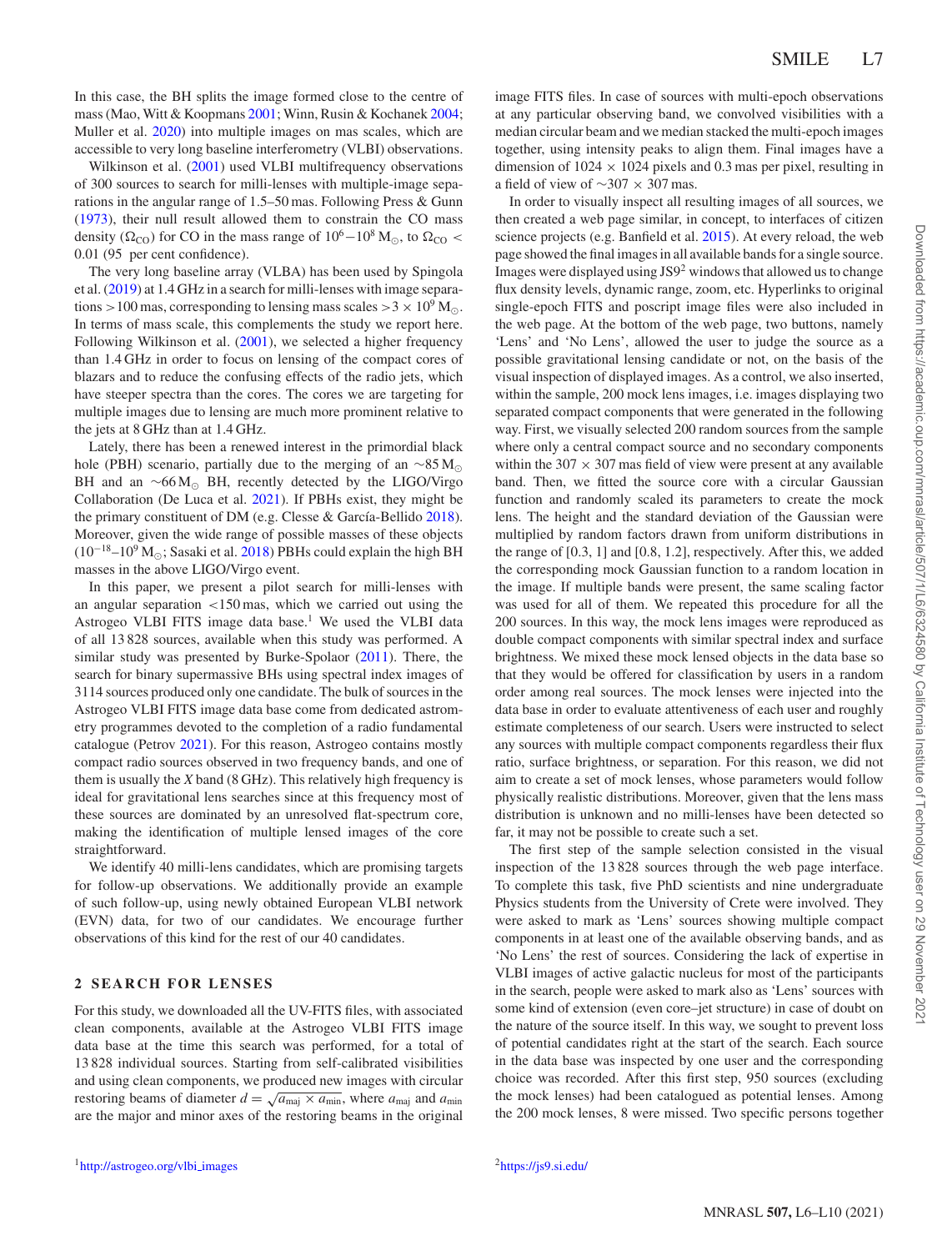were responsible for missing six out of these eight sources. Given the higher than average rate of failure, their judgments were considered unreliable. Therefore, two of the authors who are experienced VLBI researchers re-inspected all sources classified by the original two people. They recovered the mock lenses and also selected four more lens candidates in addition to the 950 previously obtained. The final result is that the number of missed mock lenses was two and hence we estimate the final loss rate of real lens candidates as ∼1 per cent  $(2/200)$ .

After this first stage, a detailed visual inspection of the 954 sources was performed by CC and DB. Sources were rejected if they showed clear surface brightness or spectral index discrepancies between components, clear processing artefacts, and/or clear core– jet structures without evidence of any other unresolved bright component aside from the core. After this second stage, we were left with 128 candidates. Three more authors (AR, IB, and PW), who led the CLASS project and were therefore familiar with radio images of lenses, then examined these 128 sources, and rejected 69 more objects. Our remaining sample, after these multiple stages of visual inspections, consisted of 59 lens candidates.

Since a significant number of images come from astrometry and geodesy programmes, with poor uv coverage and short integration times, they may have artefacts and lack extended weak emission. Therefore, we decided to use a conservative approach, and finally reject sources based on the surface brightness preservation criterion; i.e. components fainter than the core should appear more compact. Since gravitational lensing preserves the surface brightness of the background source, we expect the lensed images to have all the same intrinsic brightness. In Browne et al. [\(2003\)](#page-4-4), an apparent surface brightness ratio of ∼4 between the putative lensed images has been used as a conservative upper limit to select lens candidates within the CLASS programme. Here instead, given the wide range of image quality, we used a less stringent apparent surface brightness ratio *<*7 to select our final list of gravitational lens candidates, 40 in total.

## **3 BEST CANDIDATES AND OPTICAL COUNTERPARTS**

The final 40 gravitational lens candidates that passed the multiplestage selection are listed in Table [1.](#page-2-0) This means that all 40 sources show multiple compact components at least in one of the available frequencies and the apparent surface brightness ratio between components is *<*7. In Fig. [1,](#page-2-1) we show two of the milli-lens candidates as they appear in our new EVN 5 GHz observations, as an example. The completion of the remaining sources' observations and data reduction is ongoing.

If the multiple components are the putative lensed images of the same source, we expect them to have the same spectra and flux density ratio between epochs. Given the small time delays between images in milli-lenses (e.g. characteristically around 20 s for a CO of  $10^7 \,\mathrm{M}_{\odot}$ ; Nemiroff et al. [2001\)](#page-4-19), intrinsic variability on such short time-scales is likely to have a negligible effect on flux density ratios and spectral indices. For all but five sources (J0213+8717, J1143+1834, J1632+3547, J1653+3503, and J1805−0438), we have a contemporary observation at two different frequencies (either 8 and 4.3 GHz or 8 and 2.3 GHz) that we use to compute the spectral indices of the multiple components. We used Difmap (Shepherd [1997\)](#page-4-20) to fit the multiple components observed in each source with circular Gaussian brightness distributions and we computed the components spectral indices *α* ( $S$ <sup>*ν*</sup> αt the available frequencies. As pointed out by Spingola et al. [\(2019\)](#page-4-12), spectral indices may be biased towards high negative values because of the combined effect of

<span id="page-2-0"></span>**Table 1.** Best lens candidates:  $(1) - J2000$  name;  $(2)$  and  $(3) -$ Right ascension and declination (J2000) according to NASA/IPAC Extragalactic Database.

| <b>ID</b>      | <b>RA</b>   | Dec.           |
|----------------|-------------|----------------|
|                | h:m:s       | d:m:s          |
| $J0010 - 0740$ | 00:10:50.60 | $-07:40:12.10$ |
| $J0011 + 3443$ | 00:11:17.01 | $+34:43:33.64$ |
| $J0024 - 4202$ | 00:24:42.99 | $-42:02:03.95$ |
| $J0044 + 2858$ | 00:44:21.55 | $+28:58:33.84$ |
| $J0052+1633$   | 00:52:36.17 | $+16:33:00.45$ |
| $J0118 + 3810$ | 01:18:10.14 | $+38:10:55.10$ |
| $J0132 + 5211$ | 01:32:18.92 | $+52:11:30.70$ |
| $J0139+0824$   | 01:39:57.16 | $+08:24:26.80$ |
| $J0203 + 3041$ | 02:03:45.36 | $+30:41:29.11$ |
| $J0210 - 2213$ | 02:10:10.06 | $-22:13:36.90$ |
| $J0213 + 8717$ | 02:13:57.85 | $+87:17:28.8$  |
| $J0222+0952$   | 02:22:15.61 | $+09:52:37.80$ |
| $J0232 - 3422$ | 02:32:30.03 | $-34:22:03.10$ |
| $J0237+1116$   | 02:37:13.59 | $+11:16:15.48$ |
| $J0502+1626$   | 05:02:47.39 | $+16:26:39.32$ |
| $J0527+1743$   | 05:27:23.21 | $+17:43:25.10$ |
| $J0616 - 1957$ | 06:16:01.57 | $-19:57:16.20$ |
| $J0732+6023$   | 07:32:50.97 | $+60:23:40.06$ |
| $J0923 - 3435$ | 09:23:53.88 | $-34:35:26.10$ |
| J1132+5100     | 11:32:50.39 | $+51:00:19.92$ |
| $J1143 + 1834$ | 11:43:26.07 | $+18:34:38.36$ |
| J1218-2159     | 12:18:58.82 | $-21:59:45.4$  |
| $J1306 + 0341$ | 13:06:16.00 | $+03:41:40.80$ |
| J1340-0335     | 13:40:13.30 | $-03:35:20.80$ |
| J1344-1739     | 13:44:03.42 | $-17:39:05.50$ |
| $J1632 + 3547$ | 16:32:31.25 | $+35:47:37.74$ |
| $J1653 + 3503$ | 16:53:53.16 | $+35:03:27.03$ |
| $J1721 + 5207$ | 17:21:36.26 | $+52:07:10.40$ |
| $J1805 - 0438$ | 18:05:31.12 | $-04:38:09.69$ |
| $J2010+1513$   | 20:10:08.20 | $+15:13:58.84$ |
| $J2044 + 6649$ | 20:44:49.19 | $+66:49:02.30$ |
| $J2114 + 4036$ | 21:14:10.01 | $+40:36:42.19$ |
| $J2209 + 6442$ | 22:09:30.49 | $+64:42:20.70$ |
| $J2214 - 2521$ | 22:14:46.39 | $-25:21:16.00$ |
| $J2225+0841$   | 22:25:43.48 | $+08:41:57.20$ |
| J2259+4037     | 22:59:04.04 | $+40:37:47.10$ |
| J2312+0919     | 23:12:28.07 | $+09:19:26.70$ |
| J2324-0058     | 23:24:04.62 | $-00:58:54.20$ |
| $J2337 - 0622$ | 23:37:29.19 | $-06:22:13.20$ |
| $J2347 - 1856$ | 23:47:08.63 | $-18:56:18.86$ |

<span id="page-2-1"></span>

**Figure 1.** New EVN 5 GHz images of two milli-lens candidates, shown as example. The first contour is at  $3 \times$  rms of the map noise. Grey ellipses are the respective restoring beams. The cyan dot indicates the optical photocentre position (Kovalev et al. [2020\)](#page-4-21), with error bars taken from *Gaia Early Data Release* (*EDR*) *3* that are smaller than the symbol size. In the new EVN image, J0527+1743 preserves the multicompact components structure, while J0237+1116 shows a clear core–jet structure, which differs from the image selected within our search for milli-lenses.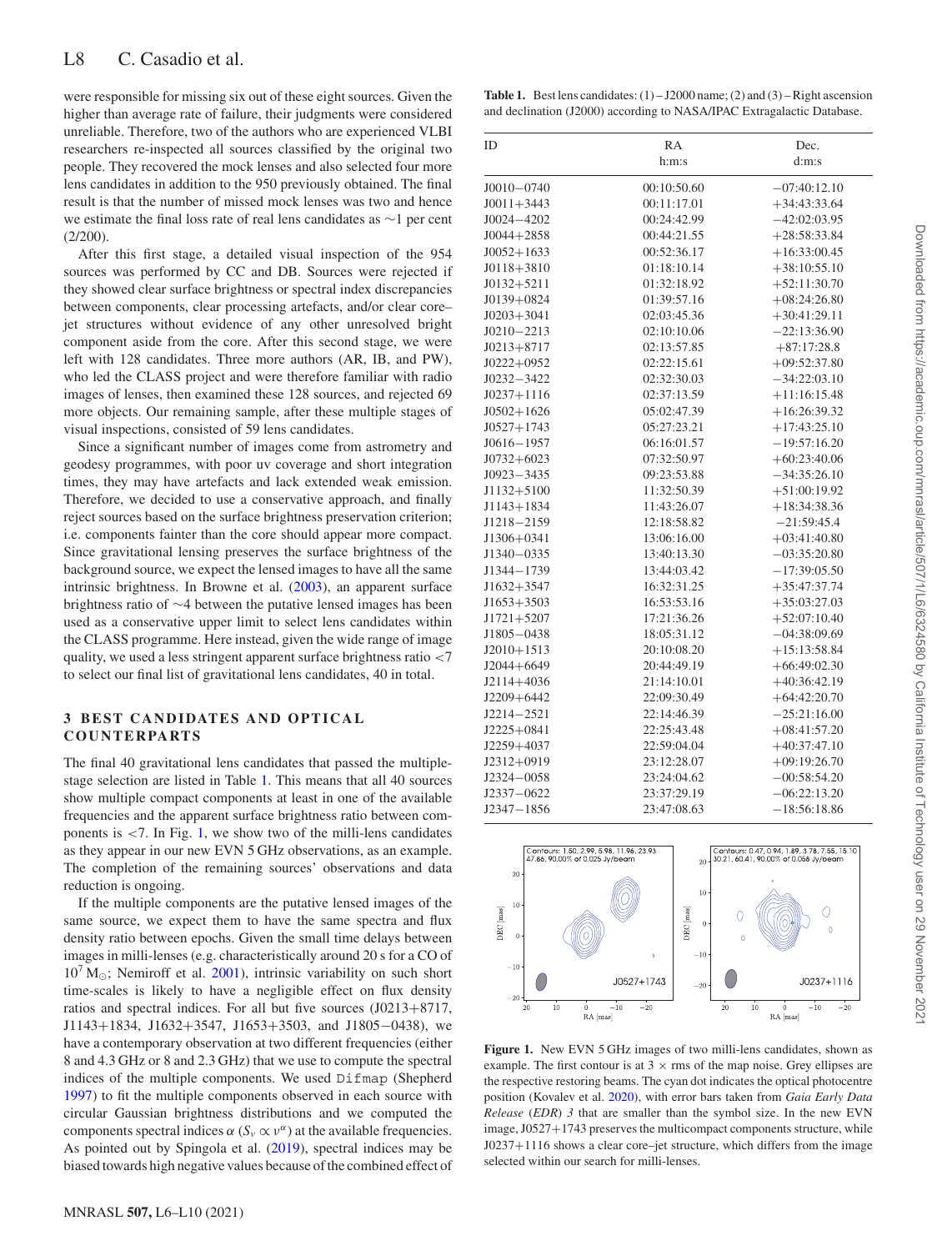higher angular resolution and poorer sensitivity at high frequencies. Moreover, we cannot discard the possibility that light rays, which go through different paths to produce multiple images, cross different plasma with different absorption coefficients. This would also lead to multiple images with different spectral indices. Therefore, we use the spectral indices obtained only to suggest, among the 40 best candidates, sources that have the highest probability to be associated with gravitational lenses rather than reject candidates. These must have multiple components with similar flat  $(\alpha < 0.5)$  spectral indices, in order to be lensed images of a core–jet system in the background. Among the 40 candidates, the two sources which best satisfy these criteria are J0527+1743 and J2312+0919. A third promising source is J1143+1834, for which no spectral index information is available.

We also investigated the optical counterparts of the 40 lens candidates, using the publicly available optical catalogues in ALADIN SKY ATLAS. Only 15 sources have associated optical counterparts and among them only four sources (J0024−4202, J0210−2213, J2214−2521, and J2312+0919) have known redshifts.

Another important piece of information comes from the comparison between the optical and VLBI position. VLBI-*Gaia* offsets are a widely discussed topic (e.g. Kovalev, Petrov & Plavin [2017;](#page-4-22) Xu et al. [2021,](#page-4-23) and references therein) and it has been shown that such offsets can be used as a tool to distinguish between the accretion disc and jet emission regions (Plavin, Kovalev & Petrov [2019\)](#page-4-24). Six sources from our sample have coordinates within 0.5 arcsec from optical sources in the *Gaia* EDR 3 (*Gaia* Collaboration [2021\)](#page-4-25). However, only for two of them accurate VLBI-*Gaia* offsets are available. In J0237+1116, the *Gaia* position is shifted in the opposite direction of the extended emission in the *C* band that connects the two bright components at the *X* band, and is located 2.6 mas west of the brightest component (Kovalev et al. [2020\)](#page-4-21). This may suggest that what we see in our VLBI image is a core–jet structure while the optical emission comes mostly from the accretion disc following Plavin et al. [\(2019\)](#page-4-24). This is supported by our newly obtained EVN 5 GHz image (see Fig. [1\)](#page-2-1), where the source shows a clear core–jet structure, which allows us to discard it as a lens. In J2214−2521, for which the radio position is available in the International Celestial Reference Frame (ICRF3) (Charlot et al. [2020\)](#page-4-26), the VLBI-*Gaia* offset is ∼155 mas. The separation between radio components in this source is an order of magnitude smaller. The optical image from PanSTARRS that reveals the presence of an extended galaxy at a redshift (*z*) of 0.0868 suggests that in this case some bright optical emitting region within the galaxy may be responsible for the offset of the optical position or, an alternative scenario, the radio source is a background object, while *Gaia* measures the optical photocentre of the nearby foreground galaxy. We will further investigate VLBI-*Gaia* offsets of our lens candidates in future publication after a careful analysis of EVN phase-referencing observations.

We report below a few extra notes and considerations on some of the sources.

*J0024*−*4202*: Previously classified as a gigahertz peaked spectrum (GPS) radio galaxy (e.g. Labiano et al. [2007\)](#page-4-27); the optical counterpart is located at a redshift (*z*) of 0.937.

*J0210*−*2213*: Classified as a GPS source (Snellen et al. [2002\)](#page-4-28), the optical counterpart is located at a redshift (*z*) of 1.49.

*J1132*+*5100*: Located behind the galaxy cluster Abell 1314 (Vallee & Roger [1989\)](#page-4-29). The different spectral indices of components A and B suggest that they are not images of each other and should be discarded. However, the peculiar location of this source, behind a galaxy cluster, is favourable for the search of gravitational lens systems.

*J1143*+*1834*: This source has been previously reported as compact symmetric object (CSO; Sokolovsky et al. [2011\)](#page-4-30) and supermassive binary black hole (SBBH) candidates (Tremblay et al. [2016\)](#page-4-31).

*J1632*+*3547*: Tremblay et al. [\(2016\)](#page-4-31) discarded this source as a CSO candidate, but they still propose it as an SBBH candidate.

*J1653*+*3503*: This source has been discarded as both CSO and SBBH candidates (Tremblay et al. [2016\)](#page-4-31).

*J2312*+*0919*: Associated with a Fanaroff–Riley II – highexcitation radio galaxy, 3C 456 (e.g. Macconi et al. [2020\)](#page-4-32); the optical counterpart is located at a redshift (*z*) of 0.233.

*J2347*−*1856*: Previously classified as a CSO (Taylor & Peck [2003;](#page-4-33) Sokolovsky et al. [2011\)](#page-4-30).

#### **4 CANDIDATE CONFIRMATION**

We performed a pilot search for mas gravitational lenses to probe the existence of COs in the mass range of  $10^6$ – $10^9$  M<sub> $\odot$ </sub>. The possible locations and origins of such objects are different. For example, a supermassive CO could be a quiescent supermassive BH hosted within a galaxy or one of the CDM subhaloes expected to surround the host galactic CDM halo (Kravtsov [2010\)](#page-4-34). In both cases, we should expect to see optical emission associated with the host galaxy in the lens plane. In the case of a free-floating CO (either a supermassive BH or a DM halo), it is possible that no optical emission is associated with the lens. Hence, the optical emission, if present, should be associated with the lensed source and, therefore, should be lensed like the radio emission. This means that, if the radio and optical are cospatial in the lensed source, the *Gaia* position is expected to be in between the putative lensed images, given the inability of *Gaia* observatory to resolve components with an angular separation lower than ∼100 mas (Lemon et al. [2017\)](#page-4-35). The situation is different if the optical and radio emissions are not cospatial (e.g. Reines et al. [2020\)](#page-4-36). In this case, we may still expect the optical emission being lensed, but the *Gaia* position is not expected necessarily to fall in between the putative lensed images observed at VLBI scales.

The optical counterparts of these sources will be one of the aspects to investigate in further analysis, but we mostly expect multifrequency and/or multi-epoch VLBI observations in future to be fundamental for finally confirming or rejecting the lens nature of these candidates. Since the short time delays in milli-lenses do not create delay-dependent changes in flux ratios, multi-epoch observations will help in discarding many candidates based on flux density ratio measurements between the putative lens images. Ultimately, the sources that will preserve flux density ratios despite flux density variability over epochs, and have multiple compact components with similar spectral indexes, will be tested using lens modelling to verify if the configuration and relative flux densities are compatible with a gravitational lens system.

## **5 DISCUSSION AND FURTHER ACTIONS**

The sample of the 40 most probable milli-lens candidates is being followed up with EVN observations at 5 and 22 GHz (Project ID: EC071; PI: Casadio). Higher sensitivity 5 GHz images should help to discard core–jet structures if present, and with the addition of the 22 GHz we hope to better resolve the structure of compact components and to add more spectral information. We encourage the community to join with more follow-up observations.

Any sources that do not pass the follow-up tests and are rejected as milli-lens candidates can still be investigated as candidates for an SBBH system or a CSO. CSO and GPS radio galaxies, based on morphological and spectral classification, respectively, are thought